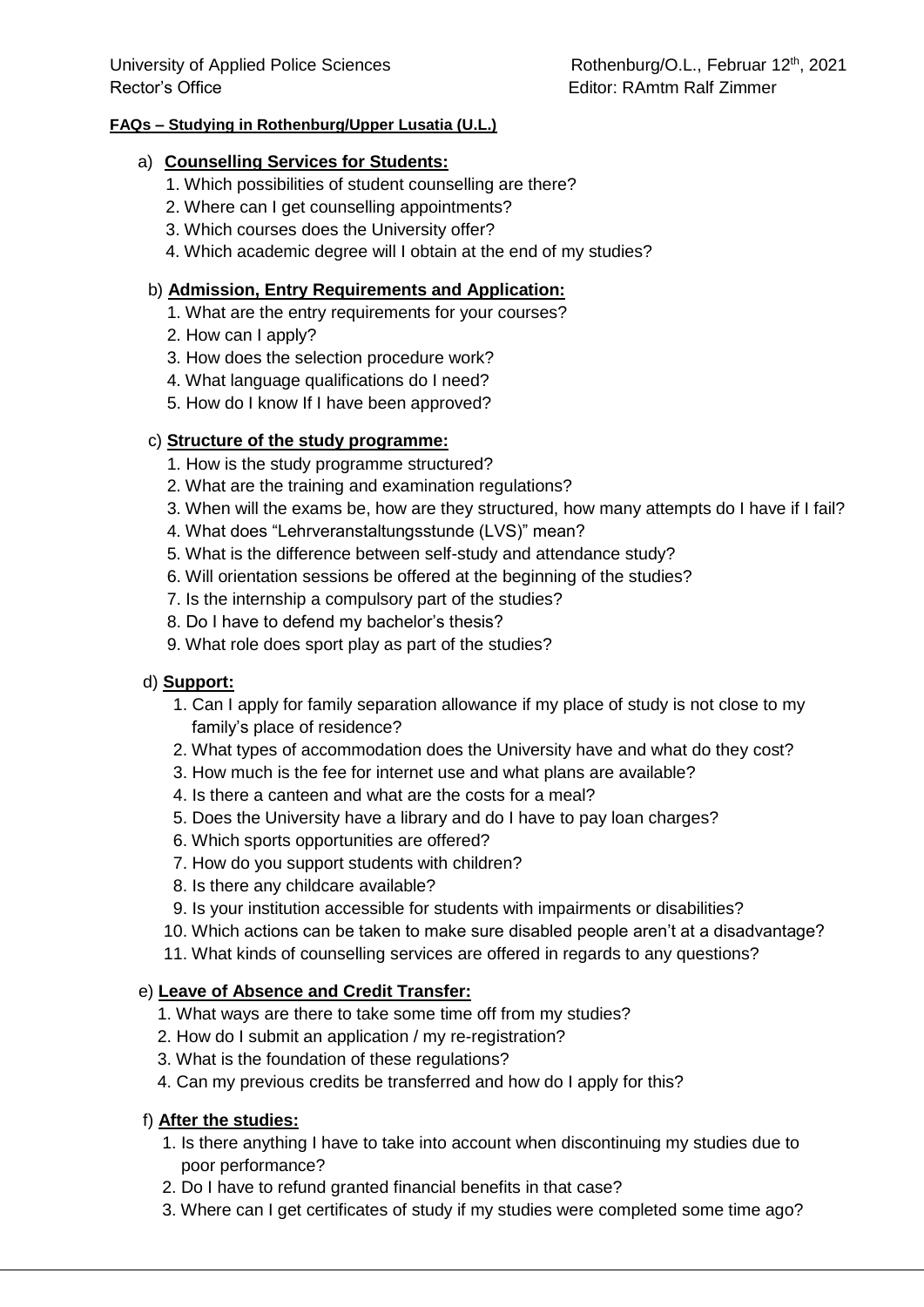| No.: | <b>Content of answer (short version) as part of FAQ:</b>                                                                                                                                                                                                                                                                                                                                                                                                                                                                                                                                                                                                                                                                                                                                  |
|------|-------------------------------------------------------------------------------------------------------------------------------------------------------------------------------------------------------------------------------------------------------------------------------------------------------------------------------------------------------------------------------------------------------------------------------------------------------------------------------------------------------------------------------------------------------------------------------------------------------------------------------------------------------------------------------------------------------------------------------------------------------------------------------------------|
| a1)  | Every year in January an open day is organised at the University of Applied Police<br>addition, there are consulting possibilities either<br>Sciences.<br>In I<br>online at<br>http://www.polizei.sachsen.de/de/3592.htm or by contacting the career advisers.<br>Furthermore, you can find the career-selection team of the Saxon police force at fairs<br>and exhibitions like the Tag der Sachsen (Day of Saxons).                                                                                                                                                                                                                                                                                                                                                                     |
| a2)  | The Police Headquarters in Dresden, Leipzig, Chemnitz, Zwickau and Görlitz as well<br>as the Riot Police Force provide career advisory services. If you are interested in<br>joining the Saxon police force, the career advisers are pleased to inform you about<br>working in the police force or to give you information about the application and<br>selection procedures.                                                                                                                                                                                                                                                                                                                                                                                                             |
| a3)  | The University of Applied Police Sciences offers the course Bachelor of Arts "Po-<br>lizeivollzugsdienst" (Law Enforcement) as well as the preparatory course for the<br>higher intermediate service (Laufbahngruppe 2.1) in the field of "Cybercrime". On<br>behalf of the German Police University, study groups of Police officers from the Free<br>States of Saxony and Thuringia, who get promoted into the senior service (Lauf-<br>bahngruppe 2.2), complete their first year of studies of their Master's degree course<br>"Public Administration/Police Management" at the University of Applied Police Sci-<br>ences.                                                                                                                                                           |
| a4)  | The academic degree "Bachelor of Arts (B.A.) - Law Enforcement" is awarded.                                                                                                                                                                                                                                                                                                                                                                                                                                                                                                                                                                                                                                                                                                               |
| b1)  | Information regarding the entry requirements for being admitted to the University of<br>Applied Police Sciences for the higher intermediate service (Laufbahngruppe 2.1)<br>can be found online at http://www.polizei.sachsen.de/de/3593.htm                                                                                                                                                                                                                                                                                                                                                                                                                                                                                                                                              |
| b2)  | Information on the selection procedure for studying in the higher intermediate service<br>(Laufbahngruppe 2.1) at the University of Applied Police Sciences can be found<br>online at http://www.polizei.sachsen.de/de/3595.htm. Police officers in the<br>intermedi-ate service (Laufbahngruppe 1.2) who join a promotion course of study for<br>a promo-tion into the higher intermediate service find relevant information published<br>on the intranet of the Saxon Police Force (ePolSax).                                                                                                                                                                                                                                                                                           |
| b3)  | Please note: Only applications which have been submitted via our online application<br>platform can be taken into consideration. You can find it at https://www.hrd-<br>portal.de/polizei-sachsen/custom/polizei-sachsen/register.jsp                                                                                                                                                                                                                                                                                                                                                                                                                                                                                                                                                     |
| b4)  | We expect you to have a level of proficiency of the German language based on the<br>"Common European Framework Reference of Languages (CEFR)". The individual<br>language competence of the applicants will be assessed in an online language test<br>before the beginning of their studies.                                                                                                                                                                                                                                                                                                                                                                                                                                                                                              |
| b5)  | The admission to the University (letter of admission) follows the successful selection<br>procedure and after having taken into consideration the number of available admis-<br>sions to the courses of study by the University of Applied Police Sciences.                                                                                                                                                                                                                                                                                                                                                                                                                                                                                                                               |
| c1)  | The Bachelor's degree course consists of modules which are divided into theoretical<br>and practical phases of study. The courses of study are based on their corresponding<br>handbook of modules which contain details about the courses' contents and the cur-<br>found<br>riculum.<br>Information<br>and<br>documents<br>that<br>be<br>on<br>can<br>at<br>http://www.polizei.sachsen.de/de/3592.htm and also on the intranet of Saxon<br>Police Force (ePolSax).                                                                                                                                                                                                                                                                                                                      |
| c2)  | The training and examination regulations as statutory instruments of the Saxon Minis-<br>try of the Interior regulate the legal course of actions of procedures and processes<br>which are necessary for the completion of the Bachelor's degree course and<br>therewith especially the module exams, including possibilities of retaking failed ex-<br>ams by respecting the principle of equal treatment. The training and examination<br>regulations, together with the career regulations for the police service, are the foun-<br>dation for the curriculum and the corresponding handbook of modules in its respec-<br>tive versions, which are in turn the basis for the creation of the academic content of<br>the courses of study at the University of Applied Police Sciences. |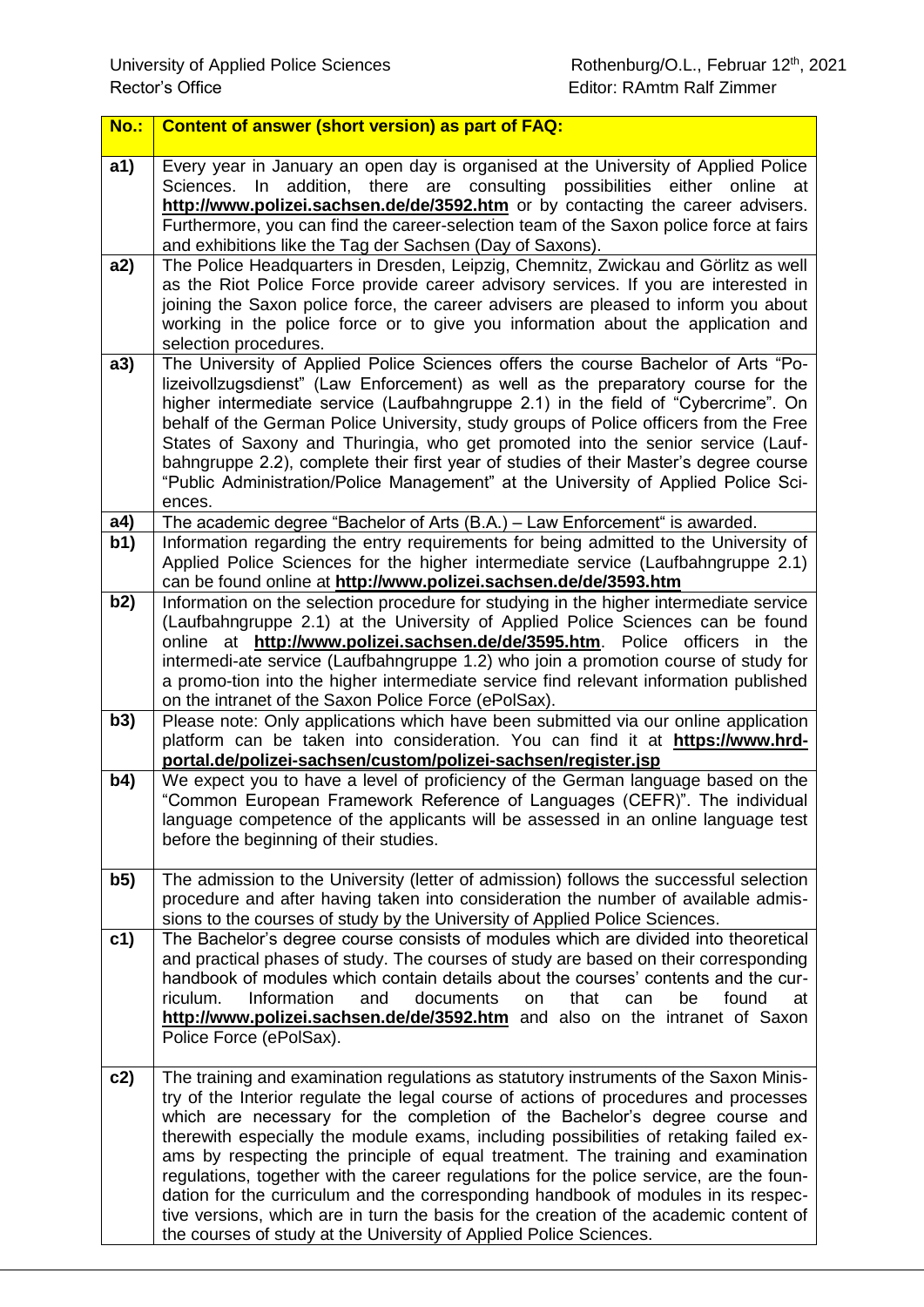| <b>No.:</b> | <b>Content of answer (short version) as part of FAQ:</b>                                                                                                                                                                                                                                                                                                                                                                                                                                                                                                                                                                                                                                                                                                                                                                                                                                                                                                                                                                                                                                                                                                                                                                                                                                                                                                                                    |
|-------------|---------------------------------------------------------------------------------------------------------------------------------------------------------------------------------------------------------------------------------------------------------------------------------------------------------------------------------------------------------------------------------------------------------------------------------------------------------------------------------------------------------------------------------------------------------------------------------------------------------------------------------------------------------------------------------------------------------------------------------------------------------------------------------------------------------------------------------------------------------------------------------------------------------------------------------------------------------------------------------------------------------------------------------------------------------------------------------------------------------------------------------------------------------------------------------------------------------------------------------------------------------------------------------------------------------------------------------------------------------------------------------------------|
| c3)         | At the University of Applied Police Sciences, module exams are conducted in written<br>or oral form or by submitting practical assessments in which students have to show<br>evidence of their academic achievements. Single examinations or group exams are<br>possible. The duration of the exam varies between 90 to 240 minutes for written ex-<br>ams. Oral or practical assessment examinations last at least 15 minutes per candi-<br>date. Interdisciplinary exams are based on examination contents from the modules.<br>Different parts might have different requirements for passing. A clear decision must<br>therefore be taken before the exam to clarify if every part in itself or all parts as one<br>have to be passed with the minimum of five points, in order to declare the module<br>exam as being passed. Students failing a module exam have one more attempt for<br>retaking it according to the special passing regulations. Students will receive an<br>invitation to their exams by email. Written exams are taken anonymously by using a<br>candidate number, assigned to the candidate before starting the exam. Examination<br>results are partly released as lists sorted by matriculation number on the intranet<br>(ePolSax) of the Saxon Police Force. Usually, students will also get a module cer-<br>tificate as performance record in written form. |
| c4)         | A "Lehrveranstaltungsstunde (LVS)" is a lecture unit with a duration of 45 minutes. It<br>is the basis of the lecture planning for the subject-scientific study at the University of<br>Applied Police Sciences.                                                                                                                                                                                                                                                                                                                                                                                                                                                                                                                                                                                                                                                                                                                                                                                                                                                                                                                                                                                                                                                                                                                                                                            |
| c5)         | Attendance study is conducted in the following forms: Lectures for the complete stu-<br>dent body, tuition in study groups, in half or small study groups, exercises and tutori-<br>als, colloquia, internships, project work and field trips. The self-study, in contrast,<br>requires the independent examination of study-related problems, partly under super-<br>vision, partly by working on course assessments. Self-study as a kind of scientific<br>teaching method of the Bachelor's degree course is gaining more and more signifi-<br>cance, as the personal responsibility for knowledge acquisition is in the hands of the<br>students.                                                                                                                                                                                                                                                                                                                                                                                                                                                                                                                                                                                                                                                                                                                                       |
| c6)         | Before the beginning of the studies, orientation sessions will be offered on a regular<br>basis with the goal of introducing the students to the study content and their teachers                                                                                                                                                                                                                                                                                                                                                                                                                                                                                                                                                                                                                                                                                                                                                                                                                                                                                                                                                                                                                                                                                                                                                                                                           |
| c7)         | The internship is a compulsory part of the special branch of study. It is the connection<br>between the content to be studied and vocational experience, allowing the students<br>to make their own practical experiences in the further course of study. A module co-<br>ordinator at the University of Applied Police Sciences, who is in charge of all matters<br>regarding the internship, serves as the contact for students and internship places of<br>duty. This module coordinator furthermore supports the work of the Departments of<br>Human Resources/Organisation and Academic Affairs. On the part of the corre-<br>sponding internship places of duty, employees of Department 1 assume the complete<br>responsibility for all students in their area of competence. In subordinated organisa-<br>tional units, i.e. police stations, internship advisors / -trainers are responsible. Their<br>responsibility includes the achievement of the particular internship goals. They help<br>the students to implement their learnt knowledge and acquired skills on duty.                                                                                                                                                                                                                                                                                                      |
| c8)         | The Bachelor's thesis is a written dissertation, elaborated under the use of scientific<br>methods. It shall present the students' ability, to do independent research on a rele-<br>vant topic in regards to law enforcement within a certain period of time and to draw<br>scientifically reasonable conclusions. During the phase of elaboration, the students<br>get advice from their supervisor who is also responsible for the evaluation of the dis-<br>sertation. The Bachelor's thesis will not be defended.                                                                                                                                                                                                                                                                                                                                                                                                                                                                                                                                                                                                                                                                                                                                                                                                                                                                      |
|             | If any scientific analysis or special assessments from different police units and au-<br>thorities are necessary as basis for the dissertations, it is the supervisors' duty to<br>review them.                                                                                                                                                                                                                                                                                                                                                                                                                                                                                                                                                                                                                                                                                                                                                                                                                                                                                                                                                                                                                                                                                                                                                                                             |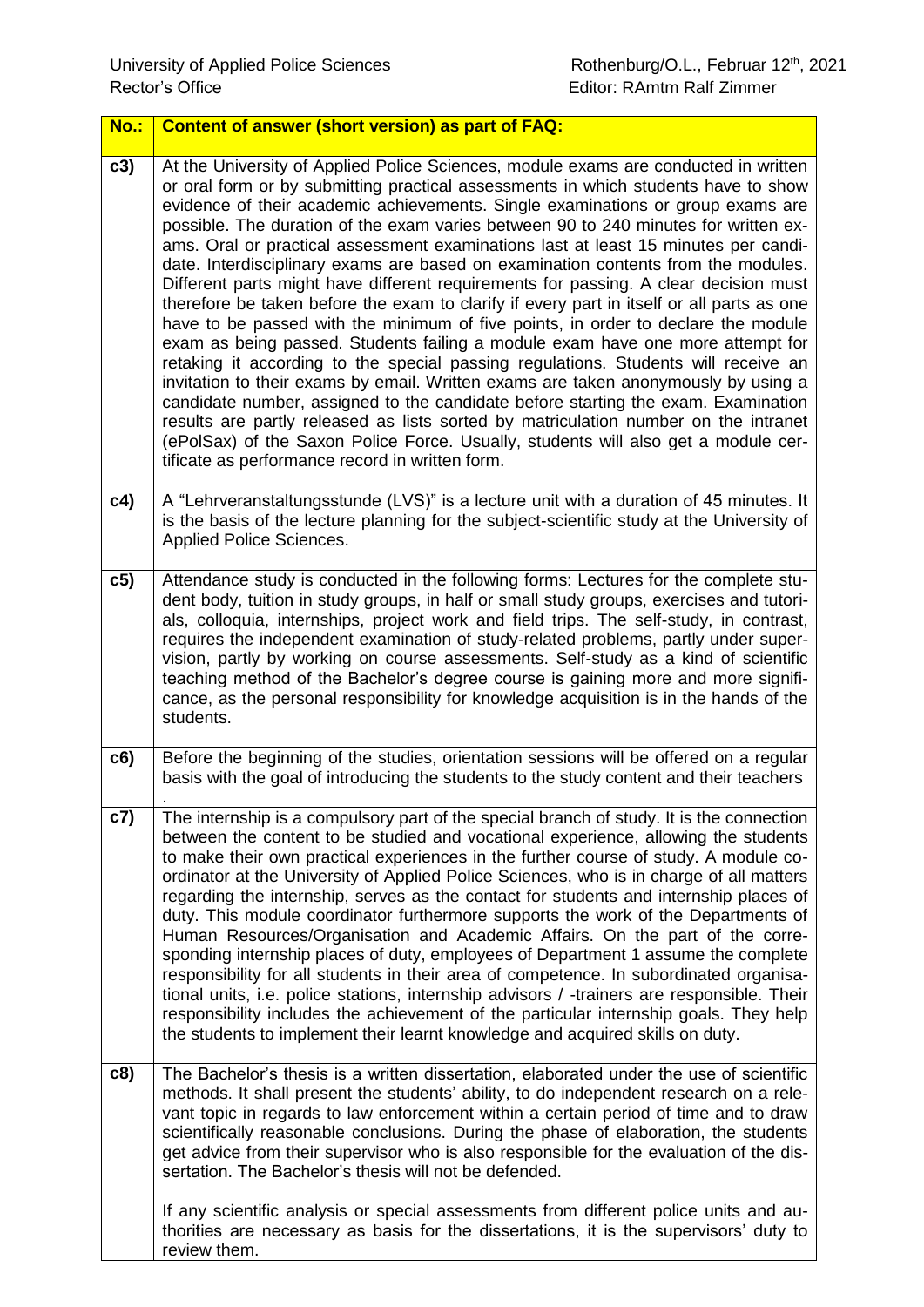| <b>No.:</b>   | <b>Content of answer (short version) as part of FAQ:</b>                                                                                                                                                                                                                                                                                                                                                                                                                                                                                                                                                                                                                                                                                                                                                                                                                                                 |
|---------------|----------------------------------------------------------------------------------------------------------------------------------------------------------------------------------------------------------------------------------------------------------------------------------------------------------------------------------------------------------------------------------------------------------------------------------------------------------------------------------------------------------------------------------------------------------------------------------------------------------------------------------------------------------------------------------------------------------------------------------------------------------------------------------------------------------------------------------------------------------------------------------------------------------|
| c9)           | The physical fitness is key to working as a police officer. This circumstance brings<br>about the importance of physical education during the course of study at the Univer-<br>sity of Applied Police Sciences, which includes shooting training and operational<br>training. In each case, the students' own initiative is necessary to optimize their train-<br>ing results and to achieve the physical fitness aimed at. Furthermore, there is the<br>possibility to practice sports in one of the various performance competitions. The<br>University of Applied Police Sciences regularly takes part in sports competitions of<br>LHS, the Landeskonferenz Hochschulsport Sachsen e. V. (Saxon State Meeting of<br>University Sports reg. ass.). The Meeting is a combination of competitions, fun sports<br>and sport-cultural activities, which traditionally appeal to a multitude of students. |
| d1)           | Family separation allowance is granted based on the "Verordnung des Sächsischen<br>Staatsministeriums der Finanzen über das Trennungsgeld der Beamten und Richter<br>(Sächsische Trennungsgeldverordnung - SächsTGV) vom 11. November 1994"<br>(Saxon Statutory Regulation of Family Separation Allowance of November 11 <sup>th</sup> ,<br>1994) to German police students with the status of civil servant. The allowance<br>depends on personal circumstances, e.g. marital status and / or housing situation at<br>the former place of living.                                                                                                                                                                                                                                                                                                                                                       |
| d2)           | The University has accommodation possibilities on the campus and offers double<br>bedrooms with a shower and toilet. Depending on the granted separation allowance,<br>the monthly fee is either $92.00 \in$ per person or is set off against existing claims on<br>separation allowance. Furthermore, based on a cooperation with "Wohnungsbauge-<br>sellschaft Oberlausitz (WGO)" (private enterprise), the students can rent an accom-<br>modation there or search for private offers in Rothenburg/O.L.                                                                                                                                                                                                                                                                                                                                                                                              |
| d3)           | Wi-Fi is available everywhere, including in lecture halls and accommodation. Access<br>information is available at the service point. The private use of official computers of<br>the Saxon Police Force is forbidden.                                                                                                                                                                                                                                                                                                                                                                                                                                                                                                                                                                                                                                                                                   |
| $\mathsf{d4}$ | The University of Applied Police Sciences has its own canteen. Students get up to<br>three fresh – also vegetarian – meals per day. There are daily variations for breakfast<br>and dinner as well as special offerings. There is also a cafeteria which can be used<br>for cosy get-togethers. One meal, e.g. a lunch with a salad or dessert (beverage not<br>included), costs between 3.50 € and 5.50 €. According to the students' separation<br>allowance, free meals are provided for them.                                                                                                                                                                                                                                                                                                                                                                                                        |
| d5)           | There are no fees for using the library. If borrowed material is overdue, a fine may be<br>charged. The use of "Deutscher Leihverkehr" (German Interlibrary Loan) will cost<br>1.50 $∈$ per loan request if the provided library stock is not sufficient.                                                                                                                                                                                                                                                                                                                                                                                                                                                                                                                                                                                                                                                |
| d6)           | Apart from sport being an integral part of the course of studies, there are several op-<br>tions to do some extracurricular sport (e.g. different ball sports, swimming or run-<br>ning). There is also the possibility to join sport groups according to "Verwaltungsvor-<br>schrift des Sächsischen Staatsministeriums des Innern über den Sport in der Polizei<br>(VwV SportPol) vom 19. Dezember 2012" (Administrative Regulation for Police<br>Sports of December 19 <sup>th</sup> , 2012) as may be amended from time to time. Bicycles can<br>be rented for 1.00 $\epsilon$ per day.                                                                                                                                                                                                                                                                                                              |
| d7)           | The University of Applied Police Sciences offers special housing possibilities for stu-<br>dents with children.                                                                                                                                                                                                                                                                                                                                                                                                                                                                                                                                                                                                                                                                                                                                                                                          |
| d8)           | Compatibility of family and work is guaranteed based on a cooperation between the<br>University of Applied Police Sciences and the local day nursery. The University of<br>Applied Police Sciences also provides a playroom for children.                                                                                                                                                                                                                                                                                                                                                                                                                                                                                                                                                                                                                                                                |
| d9)           | All students who fulfil the physical requirements for a job in law enforcement are al-<br>lowed to study at the University of Applied Police Sciences. Thus, a full disabled ac-<br>cess is not necessary. Building II on the campus is equipped with an elevator.                                                                                                                                                                                                                                                                                                                                                                                                                                                                                                                                                                                                                                       |
| d10           | To make sure no student is at a disadvantage, for example in the case of exams (e.g.<br>extension of exam duration or breaks for breast-feeding during exams) the<br>Examination Office will decide about special needs if such a request is made.                                                                                                                                                                                                                                                                                                                                                                                                                                                                                                                                                                                                                                                       |